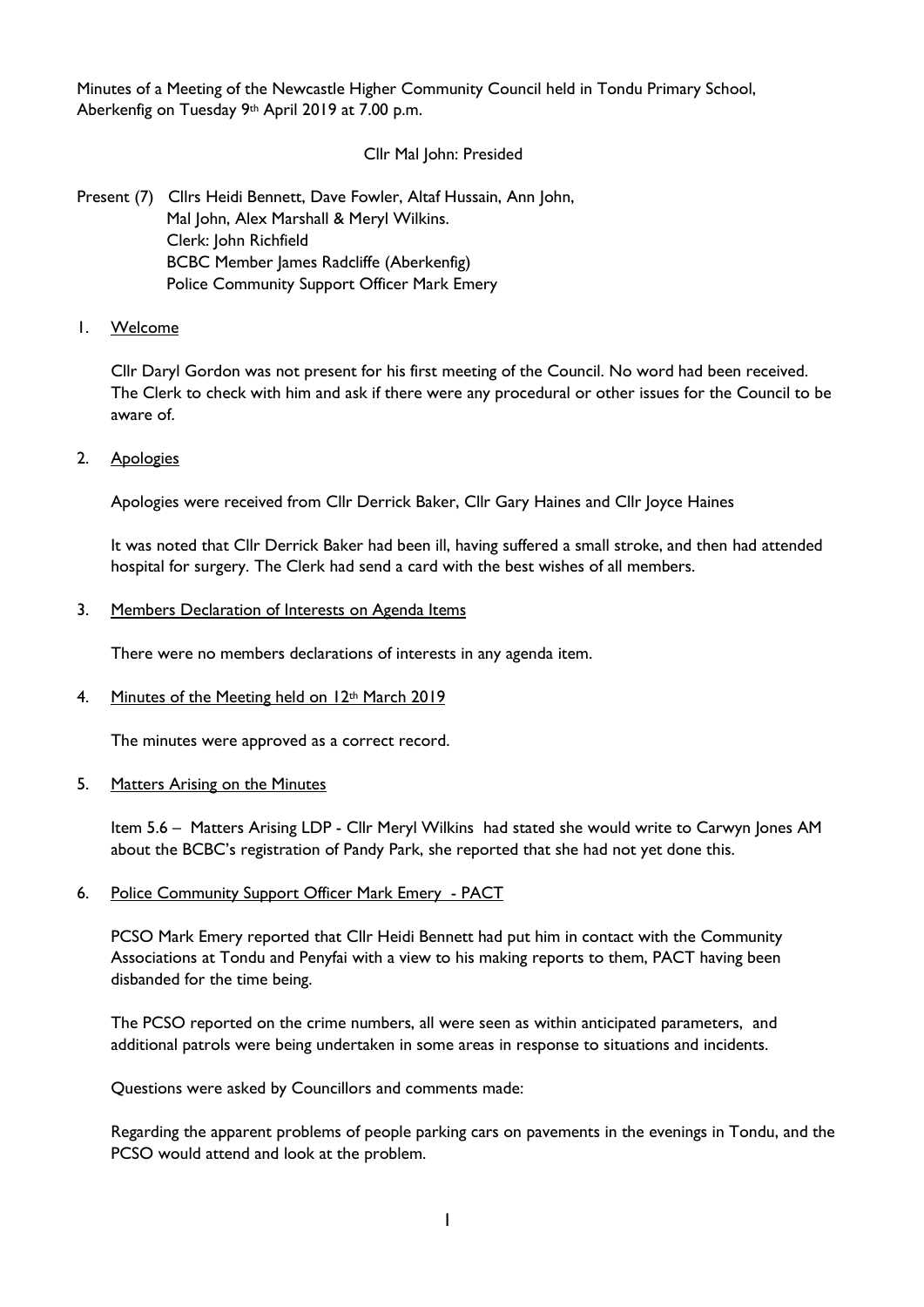It was reported that the situation regarding recruitment for a new school crossing officer was not known.

Cllr Meryl Wilkins reported a close call as a pedestrian with a carelessly driven van.

Cllr Mal John reported that he was concerned that some parents drove down the private road to the school gates in Penyfai, then reversed out, which may be unsafe. Cllr Altaf Husain noted parking by the school by parents on many occasions.

The Officer was thanked for his attendance.

#### 7. Tondu and Aberkenfig Community Association Update

Representatives from the Tondu & Aberkenfig Community Association were not present at the meeting. The Clerk reported on their behalf from a message received.

Network Rail would be carrying out maintenance at the Fountain level crossing on 6-7 May.

Traffic survey cameras had been set up by the traffic lights at Tondu Bridge and the retail park had installed security cameras around the car park and loading area.

The Council reaffirmed that this area would be considered for Christmas lights and spring flowers, just as it had been with bulb planting.

#### 8. County Borough Councillors

Cllr Altaf Hussain (Penyfai) gave a report to the Council.

### Fly tipping

Cllr Baldwin from Wildmill referred to tipping problems on the road between Wildmill and Penyfai on the Wildmill side of the river – Cllr Hussain had sent his concerns to the BCBC also.

#### Heol Penyfai / A 4063 Junction

Cllr Hussain reported that the BCBC was in process of purchasing and installing bollards at this location, to prevent drivers bypassing the red light and turning around a the junction. Highway maintenance would also trim the trees to improve visibility for pedestrians.

### Hillside development

Cllr Hussain had written to Natural Resources Wales to set out the case for investigation of the site following the clearance work. In particular this concerned quarry safety, drainage, bat habitat and Rights of Way. He would inform the Clerk and residents when a reply was received.

### Meeting at the School

The Head Teacher was trying to find out who owned the road leading to the school in order to make some changes to it - it was believed not to be an adopted BCBC road and the education department had been consulted. It was discovered that the land was owned by BCBC and was controlled by the Highways Department. Cllr Hussain had asked Highways for their further advice in this matter.

### Drainage at Angelton Common

Jack Davies, Drainage Officer for BCBC, attended a meeting with residents of Angelton Common and consequently arranged the jetter to attend to clear a blocked drain outside West Winds and to clear the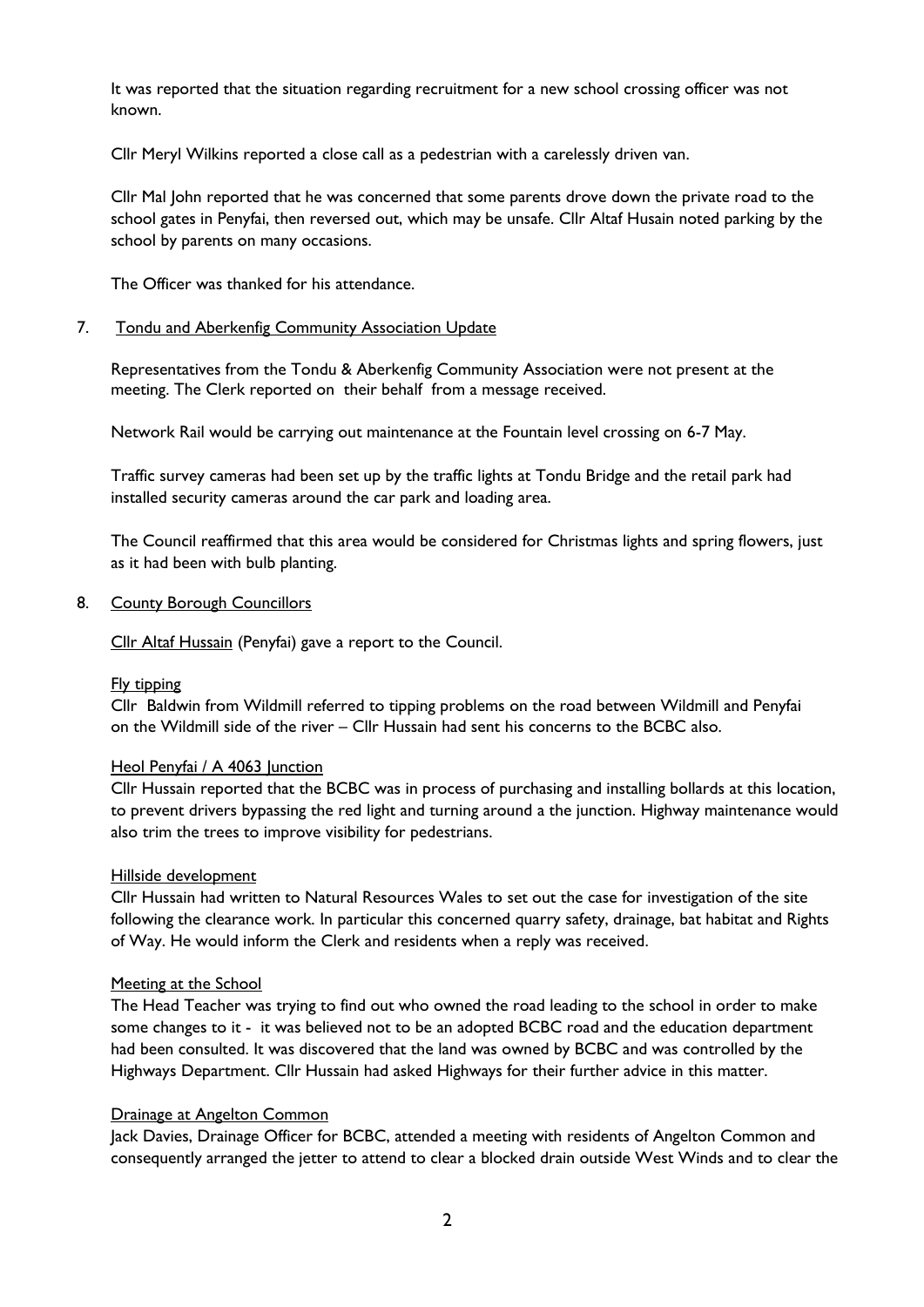other culverts in the area. An order had been raised to install an ACO channel to prevent run off from the highway entering the common which would be done when resources were available.

### **BCBC Policy and protocol at Recycling Centres**

Councillor Hussain intended to ask the BCBC a question concerning the fact that while commercial vans were asked to obtain a permit, there were problems when this was applied to large vehicles that were owned by private residents. He would ask if this could be reviewed.

Cllr Alex Marshall asked about the replacement to the traffic lights, and if the lights would be modified - Cllr Heidi Bennett reported that they had been ordered and the Highways Manager had informed her that they would look at the budget and the request.

Cllr Mal John noted that he had heard a rumour of the garage closing its shop, though this was not certain. He asked if there was any possibility of a pedestrian crossing at that location.

Cllr Meryl Wilkins asked if there was any news on the recruitment process being carried out by BCBC to find a school crossing patrol in Penyfai. There was no progress to report.

The Council noted Cllr Hussain's report.

### Cllr James Radcliffe (Aberkenfig)

Cllr Radcliffe was present at the meeting and gave the following report.

#### Responses to Issues

Cllr Radcliffe had received the Clerk's email re the bus consultation, and the proposed letter on the consultation on the Boundaries Commission, and welcomed both.

#### Planning

Cllr Radcliffe had received a copy of the conditions from the BCBC regarding the travellers site which stated no more than 4 caravans on site, and other conditions, Planning Enforcement would ensure the conditions were adhered to.

He had also received updated legal advice regarding the accessibility of the entrance to the park at the top of Coronation Street and St Brides Road – he reported using this advice to request action by the BCBC as soon as possible.

The Council noted the report.

# 9. Pheasant Field Penyfai Community Association meeting update

The Clerk gave a summary update from Guy Smith, the BCBC Community Asset Transfer Officer on options that existed at present to take on the Field, with the proviso that the BCBC retained an interest in part of it for development. Such a lease could be for up to 35 years but would be dependent on determining the site. An interim management agreement could potentially allow for work to be undertaken and Guy Smith hoped the Senior Development Surveyor would be able to give an indication of the area potentially earmarked for its development potential. Cllr Heidi Bennett indicated that the Penyfai Community Association was willing to hold a meeting at the School one evening after the Easter holidays. The Community Council could pay for the hire of the room. When such a meeting would be held, it was essential to ensure that people were present who could bring evidence of documents, photographs and be ready to sign form to testify to the existence of the land as a potential village green. NB The LDP was to be consulted on later this year, and residents might wish to come and talk to the Community Council before that process took place. Cllrs who had lived in the village a long time were invited to consider potential residents who may wish to contribute.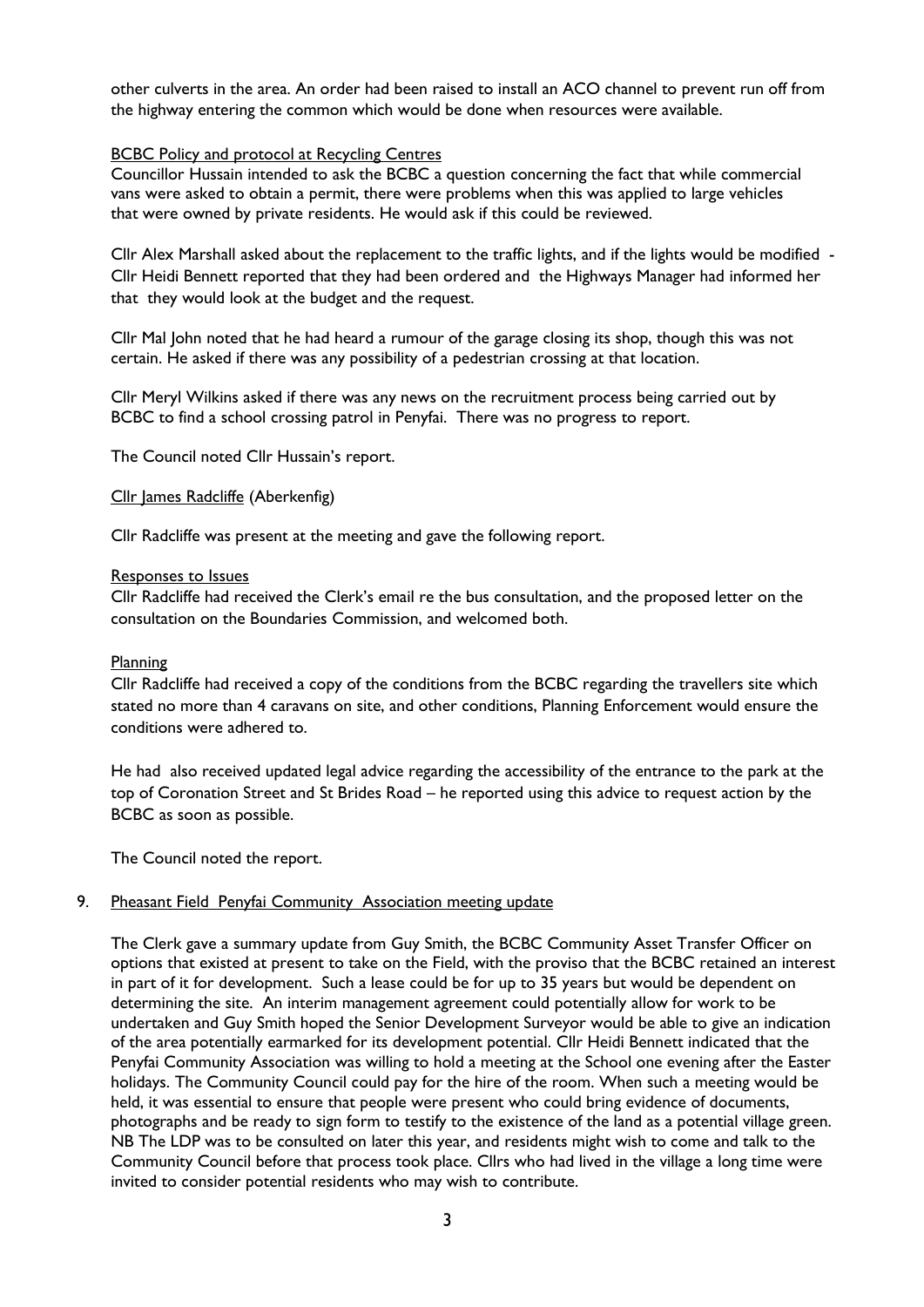Possible dates would be discussed by the Community Association initially. Cllr Heidi Bennett declared an interest in this as she was currently a trustee of the Penyfai Community Association, which was noted. The Community Council noted and agreed that a meeting would be very helpful.

### 10. Response to proposals from Boundaries Commission

The Community Council noted the draft letter that the Clerk had circulated to the Council according to what had been agreed at the last meeting. It was agreed to recirculate it to the two County Borough Councillors and all Community Councillors for a final consideration as the consultation had to be in by 15 April. When any views of any Councillors who wished to further comment had been received, and in any case before 15 April, the Clerk would submit the letter to the Commission.

# 11. Update from Maintenance Committee on the Community Woodland Arborist – safety Inspection

It was reported by Cllr Alex Marshall that Matt Scott, who had done very good work on the woods previously was not back in the country at present. Mr Neil Hinds, the specialist who wrote the original Report on the condition on the Woodland and its drainage had recommended an arborologist, Mr Stephen Lucocq BSC (Hons) Tech Cert (ArborA), M Arbora, a professional member of the Arboricultural association. (Membership number PRO 4338) and former Senior Tree Officer for the City and County of Swansea, to conduct a tree survey and to prepare a tree location plan, a data report and a report including management recommendations, prioritisation of work rating and other arboricultural factors.

The total quotation for the site visit, report writing and expenses including tree identification tags telecommunication base map download, travel ,etc, totalled £830.00, not subject to VAT.

The Council agreed to engage Mr Lucocq to carry out the tree safety survey, at his convenience.

It was also noted that the BCBC had no tree safety officer, and Rob Jones of BCBC had been unable to assist in this matter.

The Council noted that it intended to ensure the site was safe to meet its duty of care for residents and neighbours, and so it was necessary and prudent good practice to have the work carried out.

Work identified would be carried out as necessary when the result of the safety survey was known.

### 12. Report on Meeting with Tondu School Council 26 March 2019

The Council had met with the Tondu School Council and Teachers on 26 March 2019 and received a copy of the minutes of the meeting. Members of the Council who were present recognised that it was a valuable meeting to link with the local community, and it was noted that the Council would hold some of its future meetings in the School.

# 13. BCBC Active 4 Life Scheme 2019 - venue

It was reported by Cllr Mal John that following a meeting he had with Mr Street, the Headteacher in Penyfai school, Mr Street stated that if the Council wished to use a room for Council meetings that would be acceptable. Regarding the requirements for Active 4 Life schemes, he required the two weeks to overlap with the caretakers maintenance programme at the school, and he raised concerns about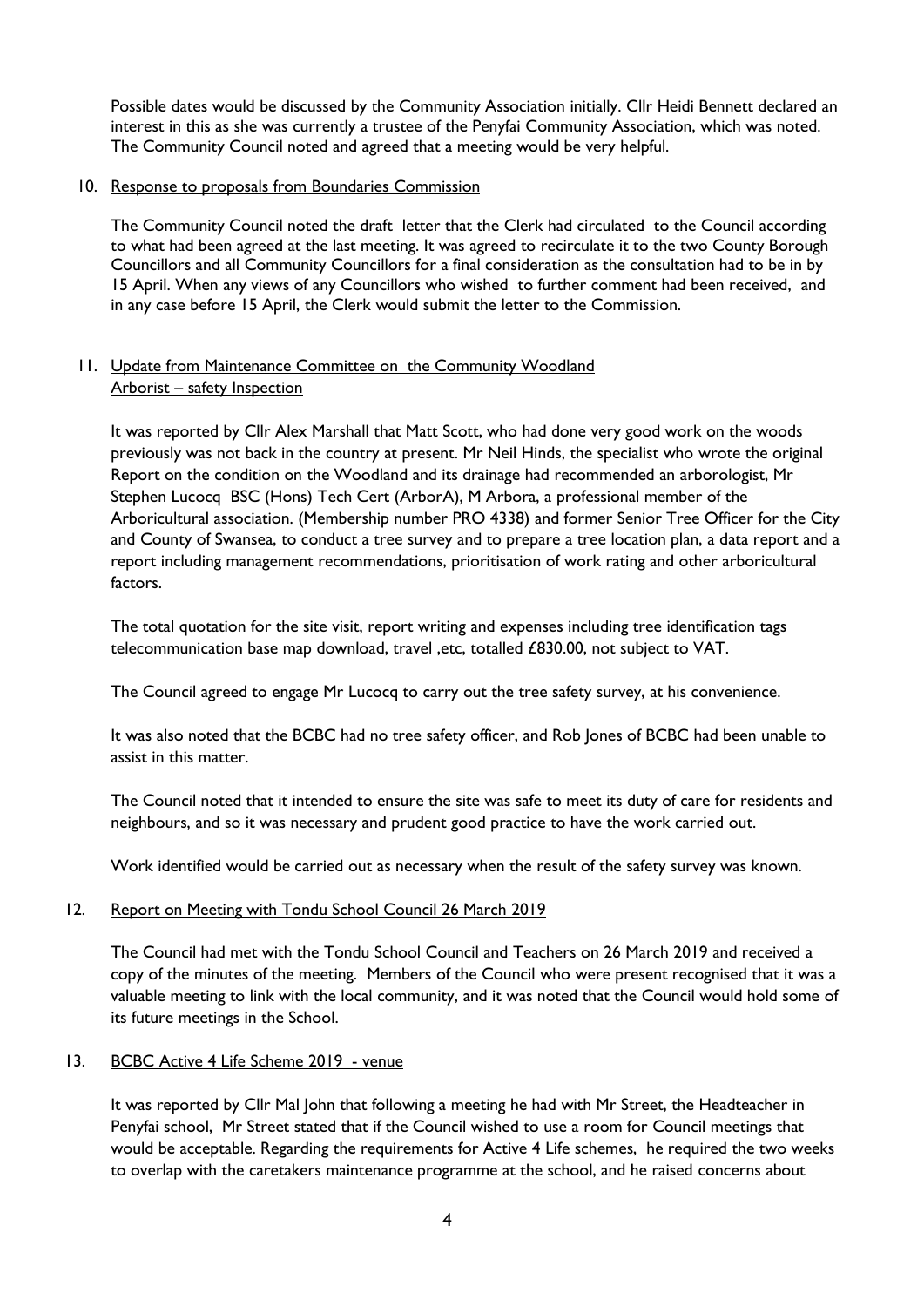cleaning. He had consulted with the Chair of Governors and subsequently advised that it would not be possible to use the school this year, due to the caretakers availability.

The Council requested the Clerk to contact Andrew Thomas of BCBC to ask if he would approach Mr Street again, as another senior officer of the BCBC, to ask if any of his concerns could be met or any compromise reached to enable the programme to take place in Penyfai School. It was noted that the alternative was to use the Len Evans Centre, Aberkenfig again.

It was hoped that a report of the outcome of Mr Thomas's approach would be brought to the next meeting.

# 14. Correspondence

The notes circulated on the incoming correspondence were taken as read by the Council, the correspondence was as follows:

# 1. Samaritans

Details of Bridgend Samaritans AGM on Thursday 6 June at 7.00 p.m. at Carnegie House and a representative from the Council was invited. Cllr Alex Marshall would attend.

# 2. Cllr Heidi Bennett

Concerning a General Grants policy – some initial material to be circulated for discussion. Agreed for a small group to look at options initially.

3. BCBC

Invoice for Christmas Lighting 2018/2019 Total £2,832. To be paid.

4. HMRC

Acknowledgement of VAT Claim – Clerk to chase this up as it seemed to take a long time.

5. Sales Dept Westcotec

Confirmation of Council's Order for 2 signs. £4,400 + VAT. Invoice to follow. To wait for invoice and delivery.

6. Claire Raybould Bridgend Town Council

The BTC has been emptying the bins - 10 bins a week since 3 December 2018. Invoice to follow for £13,60 for 17 weeks. Wait for invoice.

7. Cllr Mal John

Advising the Clerk that Cllr Derrick Baker was in hospital – the Clerk had notified all members, sent a card and telephoned Carole Baker.

# 8. Cllr Heidi Bennett

Advising Members about a Dementia Friendly workshop to change people's perceptions of dementia, run by students at Archbishop McGrath School. Circulated to all - noted.

9. National Assembly for Wales

The Finance Committee of the National Assembly for Wales was to conduct a post legislative scrutiny of the Public Audit (Wales) Act 2013, with particular reference to the fee charging regime. Details were on the Assembly Website, with an invitation to contribute evidence.

10. Cllr Mal John

Following a meeting he had with Mr Street Headteacher in Penyfai school, he advised that if the Council wished to use a room for Council meetings that would be acceptable. Regarding the requirements for Active 4 Life schemes, he wants the two weeks to overlap with the caretakers maintenance programme at the school, and he raised concerns about cleaning. He consulted with the Chair of Governors and subsequently advised that it would not be possible to use the school this year, due to the caretakers availability. 11. BCBC

The letter the Clerk sent requesting the payment under the agency agreement for public rights of way had been checked and a payment would be made for £692.12. Noted.

12. Mr Dave Thomas

Advised that he was commencing the work to install and maintain the hanging baskets this year. Noted.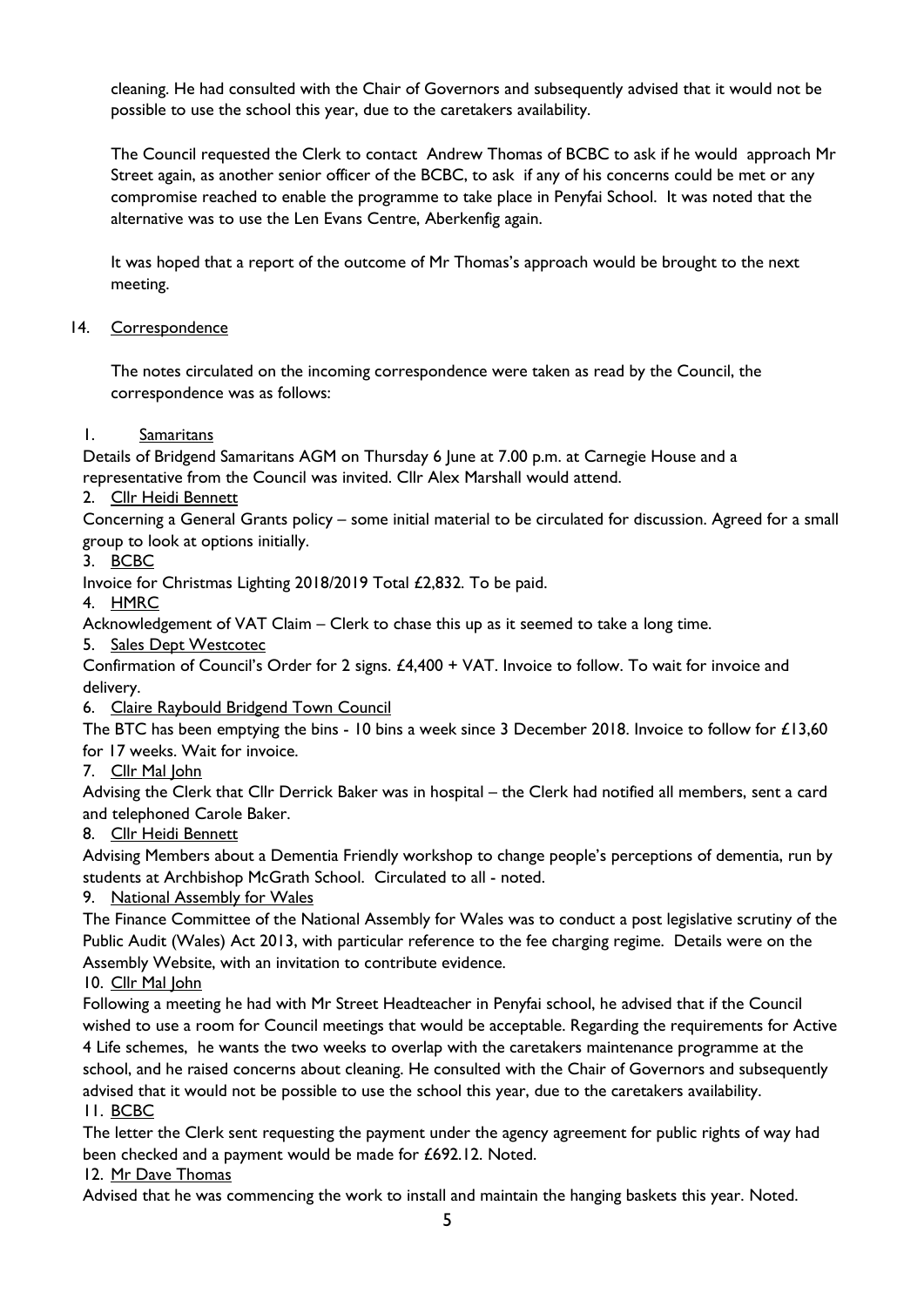# 13. BCBC

Invoice to clean the Bus Shelter at Park Road, Aberkenfig £59.63. To pay.

14. Head Teacher Tondu School

Confirmation of meeting with the School Council on Tuesday 26 March at 2.30 p.m.

15. Public Rights of Way BCBC

Notification of BACA £659.12

16. Justine Stroud Artist

Correspondence regarding provision of a reference for her work at the Square.

17. BCBC Chief Executive's Department

Notice of making a definitive map modification order - addition of a byway open to all traffic from Cwmrisca Cross on Pyle to Tondu Road to Cwmrisca / Cwmbach and upgrading FP12 Llangynwd lower leading from Cwmrisca to mountain ridgeway Definitive map modification order 4 2019.

18. Cllr Mal John

Report from site meeting regarding road markings at Penyfai School. After discussion and advice agreed (a) that children design posters and leaflets (b) report parking issues to the PCSO, (c) Head Teacher to find out who owns the land and seek permission to put down markings.

19. BDO Auditors

Advice of Intended Audit and requirements. Clerk to action.

20. Parish of Aberkenfig

A request for help with the cost of work to the protected trees in the Church yard in St john's Church Aberkenfig. Noted – to be considered when grants agreed. NB Council had previously agreed to consider this when Cllr Derrick Baker reported it.

# 21. Sex Shop

Reapplication for licence. Noted.

# 15. Planning Committee Report

The Council noted that no planning applications had been notified to the council since the last meeting.

# 16. Other Reports from Councillors

Cllrs Ann John, Altaf Hussain & Heidi Bennett had attended the BAVO facilitated meeting to allocate Suncredit money to appropriate community Groups.

Cllr Altaf Hussain would provide the list of those successful bodies in receipt of funds to the next meeting for information.

It was agreed to be a good idea to send letters of support from the Community Council to encourage their work. The clerk would do so when supplied with the list of contact details.

Cllr Meryl Wilkins noted that the BCBC had cut the grass on the common, but not in front of Protheroe Avenue. It was understood that there was a list of grass cuts per year commencing on 26 March, the dates of intended cuts, subject to weather, were published on the BCBC website.

Cllr David Fowler asked about progress with Llanmoor Homes to repair the drainage on the footpath near Pentrefelin. Cllr Alex Marshall indicated that following his initial request, he had not tried to contact Llanmoor Homes again, having found them unresponsive. Cllr Marshall had walked the route last week, and he would try again with Llanmoor.

# 17. Forward look – Bulb Planting and Christmas Lighting 2019-2020

It was agreed that the Clerk plan the purchase of daffodil bulbs for planting in the community, as successfully arranged in 2018, for delivery in September / October 2019.